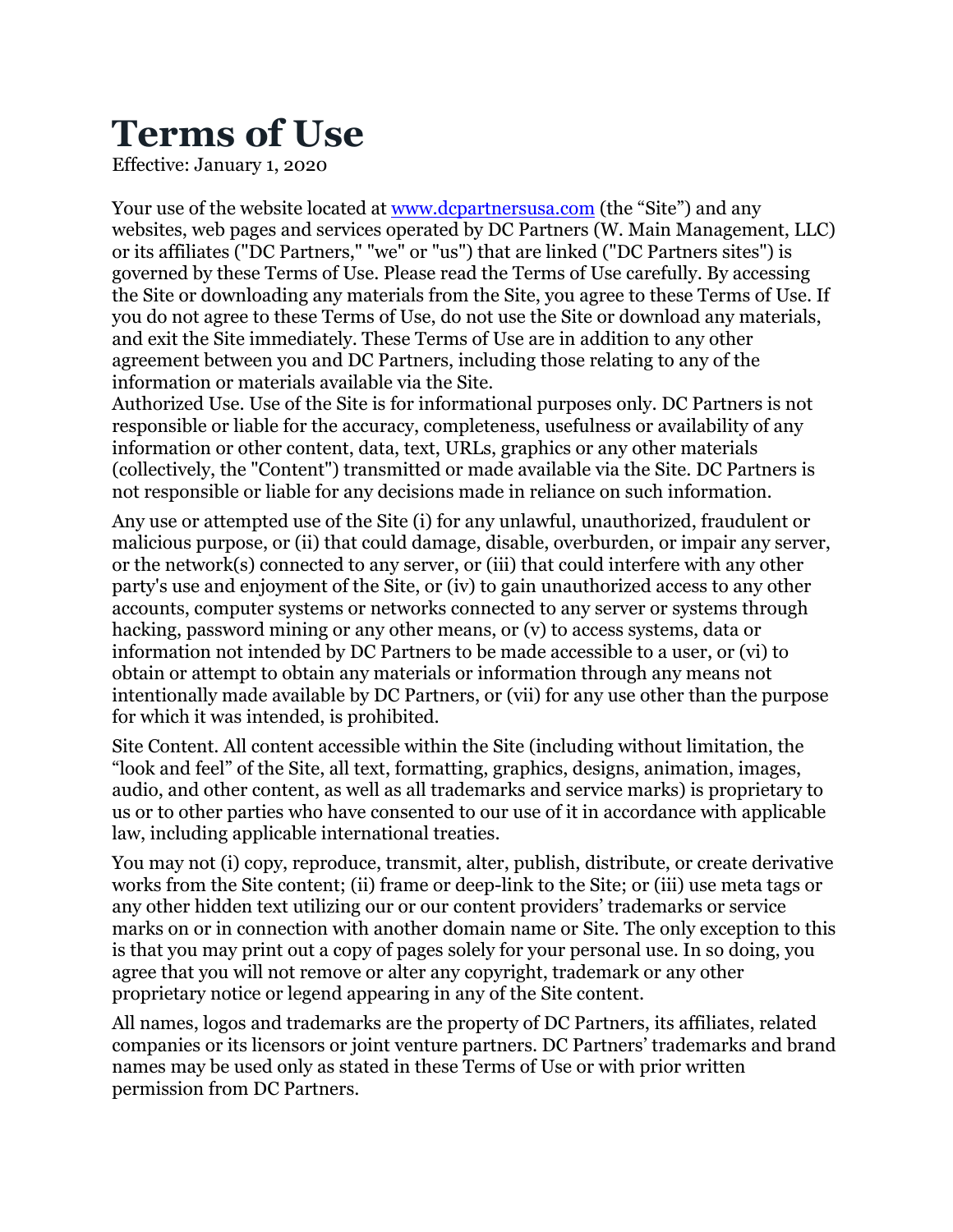Submissions. No questions, comments, suggestions, information, ideas, concepts, photographs, graphics or other materials, whether oral, written or electronic (collectively, "submissions"), will be considered or treated as confidential information. Accordingly, do not submit or send any submission to us that you consider contains confidential or proprietary information. Any submission, or any other content of any sort transmitted by you, other than personal data which is covered by our Privacy Policy, will be considered non-confidential and non-proprietary and DC Partners will not be subject to any restrictions or obligations with regard to it.

Privacy. Unless otherwise addressed in these Terms of Use, your use of the Site is subject to DC Partners' Privacy Policy. It is important that you read and understand the terms of the Privacy Policy. DC Partners may cooperate with and disclose information to any authority, government official or third-party, without giving any notice to you, in connection with any investigation, proceeding or claim arising from illegal action or infringement, whether related or unrelated to your use or misuse of the Site. Violations. DC Partners reserves the right to take whatever lawful actions it may deem appropriate in response to actual or suspected violations of the foregoing, including, without limitation, the suspension or termination of your access and/or account. DC Partners may cooperate with legal authorities and/or third parties in the investigation of any suspected or alleged crime or civil wrong. Except as may be expressly limited by DC Partners' Privacy Policy, DC Partners reserves the right at all times to disclose any information as DC Partners deems necessary to satisfy any applicable law, regulation, legal process or governmental request, or to edit, refuse to post or to remove any information or materials, in whole or in part, in DC Partners' sole discretion. Third Party Websites. In some instances, the Site may reference or link to third party websites. Should you choose to visit those websites, please remember that DC Partners is not responsible for their content, their terms of use, or their privacy policies. We encourage you to read and review the terms of use and other legal terms and policies of all websites you visit. You understand that DC Partners will not be liable to you in respect of any loss or damage which you may suffer by using those websites. You agree that you will not involve DC Partners in any dispute between you and a third party. Indemnity. You agree to indemnify and hold DC Partners, and its owners, partners and affiliates, and their respective officers, directors, employees, representatives, contractors and agents (collectively, the "Indemnified Parties") harmless from any actions, liability, loss, claim, damage or expense, including attorneys' fees and expenses, related to your (i) use of the Site, (ii) violation of these Terms of Use, or (iii) reliance on any of the materials or information or other content available via the Site.

Disclaimer. DC Partners makes no representation or warranties, express or implied, with respect to the accuracy or completeness of the content, information, graphics, text, links, or other material contained on this Site and is not responsible for any errors or omissions in the content of this Site. To the extent permitted by applicable law, everything on the Site is provided "as is" without warranty of any kind, either express or implied, including, but not limited to, the implied warranties of merchantability, fitness for a particular purpose, habitability, or non-infringement. You acknowledge that any reliance upon the Site or the information, material, systems, services or products contained or discussed therein shall be at your sole risk. To the extent permitted by applicable law, in no event will any Indemnified Party be liable for any damages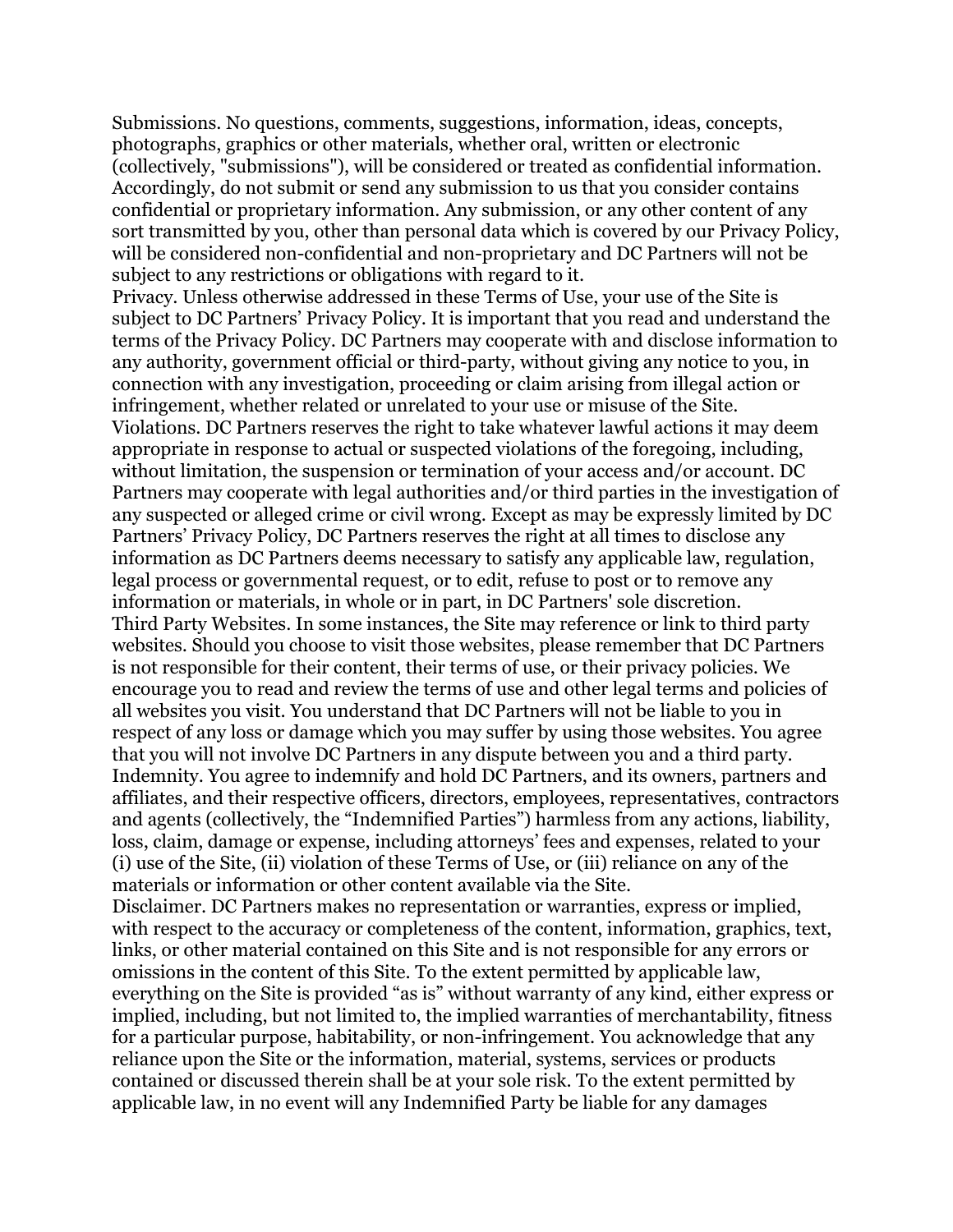whatsoever, including special, indirect, consequential or incidental damages or damages for loss of profits, revenue, use, or data, whether brought in contract or tort, arising out of or connected with the Site or the use or reliance upon, any of the content or any information accessed from the Site. In no event will the collective liability of the company and its subsidiaries, affiliates, licensors, service providers, content providers, employees, agents, officers, and directors to any party (regardless of the form of action, whether in contract, tort, or otherwise) exceed one thousand dollars (\$1,000). Additional disclaimers may appear from time to time within the body of the Site and are incorporated herein by reference.

No Investment Advice. None of the information provided through the Site constitutes investment advice, and the views expressed should not be taken as advice to buy or sell any security. Decisions based on information contained or provided through the Site are your sole responsibility and at your own risk.

Nothing on or in the Site shall be considered a solicitation or offer to buy or sell any security, future, option or other financial instrument or to offer or provide any investment, tax, financial or legal advice or service to any person in any jurisdiction. Any overviews provided through the Site are intended to be general in nature. While intended to be helpful, these overviews are no substitute for professional tax, financial or legal advice. Investors should seek such professional, financial or legal advice for their particular situation.

No Offer. This content posted on the Site is provided solely for informational purposes. This Site is not intended to be, and does not constitute, an offer for the sale, purchase or lease of real property. Except for your agreement to abide by these Terms of Use, nothing in this Site or your use of the content contained herein shall be interpreted as giving rise to or forming the basis of a contract, commitment or obligation. Real Property Disclaimers / Disclosures. All information posted on this Site is subject to change without notice. The information and materials contained in this Site regarding individual developments, including photographs, renderings, plans, prices, facilities, land uses, improvements, amenities, dimensions, specifications, views, scenes, materials and availability, are proposed, are conceptual only and are subject to change, modification or cancellation without notice or obligation. Scenes, pictures, drawings, illustrations and/or views shown may be artist renderings and may be locations or activities not on, or related to, the property or development. Actual views may vary, and views described or depicted cannot be relied upon as the actual view from any proposed unit, home, lot, amenity or other improvement or area. Maps are not to scale and are for relative location purposes only. There is no guarantee that the facilities, services, features, amenities, improvements, views, scenes or specifications described, shown or depicted within the Site will be constructed or otherwise provided, and if constructed or provided, that they will be of the same type, style, size or nature as described or depicted. Ownership of a residence in a development community does not guarantee access to, or the right to use, amenities, such as clubs or marinas, which may require the purchase of separate memberships and may be subject to other conditions on use. Certain amenities may not be complete and completion is neither warranted nor guaranteed.